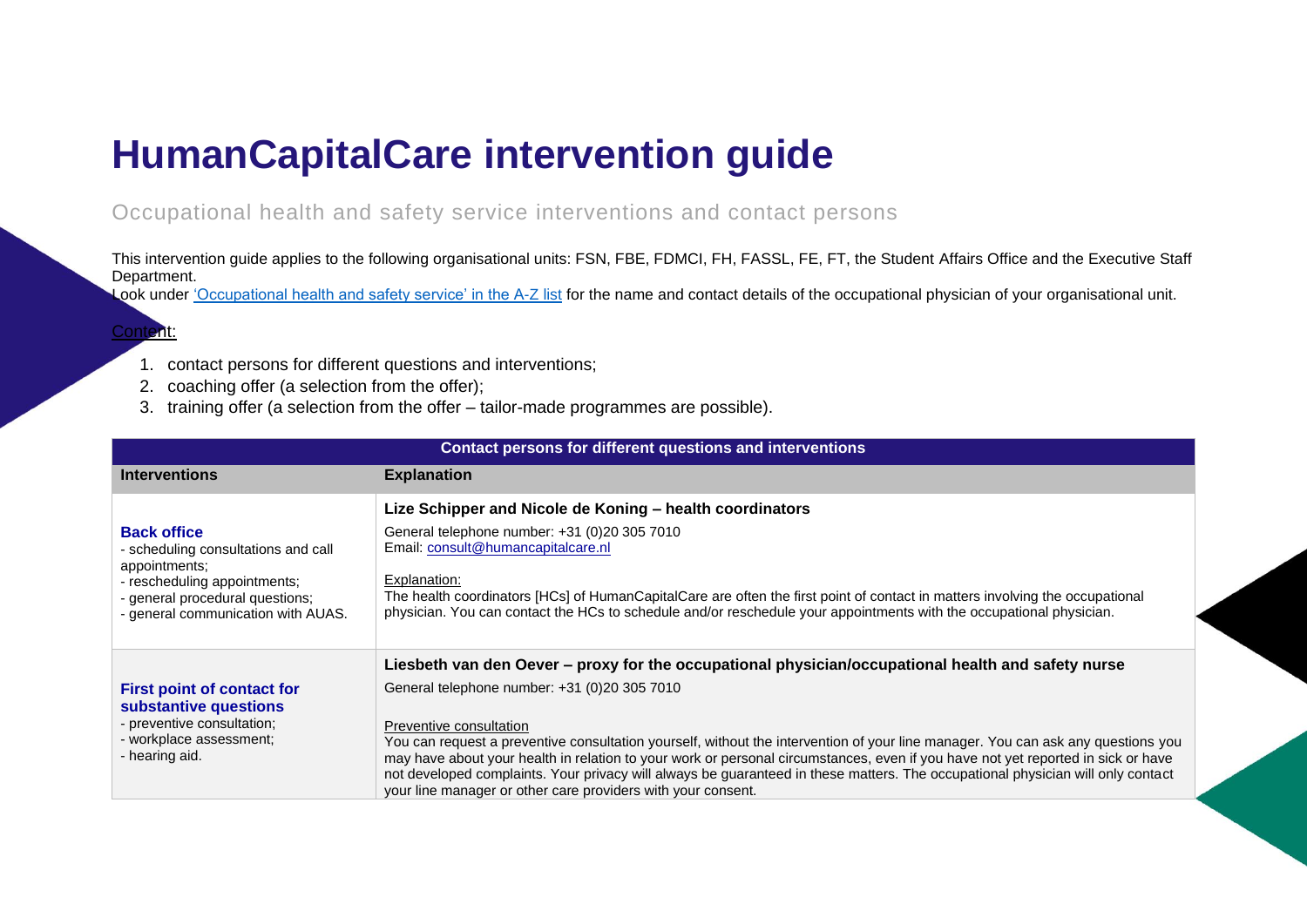|                                                                                                            | Workplace assessment<br>If you need advice on your workplace, you should first talk to the AUAS occupational health and safety coordinator (see the<br>section on setting up your workspace in the A-Z list). If more is needed, a workplace assessment (WPA) can be conducted. Your<br>line manager must approve the application for this assessment. The WPA is an individual ergonomic assessment that focuses on<br>your complaints, looks at whether there is a relationship between the complaint and your work and includes advice on how to<br>resolve the complaints.                                                                                                                                                                                                                 |
|------------------------------------------------------------------------------------------------------------|------------------------------------------------------------------------------------------------------------------------------------------------------------------------------------------------------------------------------------------------------------------------------------------------------------------------------------------------------------------------------------------------------------------------------------------------------------------------------------------------------------------------------------------------------------------------------------------------------------------------------------------------------------------------------------------------------------------------------------------------------------------------------------------------|
| <b>Back office,</b>                                                                                        | Project office - Nurdan Kaya-Cayir, Sandra Kruijff, Petra Brunekreef                                                                                                                                                                                                                                                                                                                                                                                                                                                                                                                                                                                                                                                                                                                           |
| eneral/administrative questions<br><b>Eding the use of preventive</b><br><b>erventions</b>                 | General telephone number: + 31 (0)20 305 7010<br>Email: projectbureau.noordwest@humancapitalcare.nl<br>Explanation:                                                                                                                                                                                                                                                                                                                                                                                                                                                                                                                                                                                                                                                                            |
| coaching;<br>- staff welfare;<br>- occupational assessment;<br>- psychological counselling;<br>- research; | The HumanCapitalCare project office supports several professionals at the administrative and process level. For example, the<br>project office is the first point of contact for the use of preventive interventions, such as training and coaching. Upon request, they<br>will be able to put you in touch with a subject matter expert as quickly as possible. You can also contact them if you have<br>questions about a quote or an invoice.                                                                                                                                                                                                                                                                                                                                               |
| - training courses;<br>- other advice/quote requests.                                                      | Occupational assessment<br>An occupational assessment may be carried out towards the end of the first year, or if the rehabilitation process has come to a<br>standstill. The occupational consultant will use this occupational assessment to advise you on your rehabilitation options. As part<br>of the assessment, the occupational consultant will have a discussion with you and your line manager to identify a path towards a<br>sustainable rehabilitation. The occupational consultant will attempt to strike a balance between workload (the duties related to<br>your position) and work capacity (the duties that you are capable of performing). Your work capacity is defined by the up-to-date<br>list of your capabilities, which is compiled by the occupational physician. |
|                                                                                                            | Short-term psychological counselling<br>If you have complaints of a personal and work-related nature, HumanCapitalCare can offer short-term psychological counselling<br>(between five and seven sessions, within two weeks). The psychologist will take a helicopter (holistic) approach to topics such as<br>your return to work, increasing your mobility, your talents and your goals. Your line manager must give permission for<br>psychological counselling (it is not covered by your health insurance).                                                                                                                                                                                                                                                                               |
|                                                                                                            | Nyncke Lamers-van de Linde - senior labour and organisation adviser, coach                                                                                                                                                                                                                                                                                                                                                                                                                                                                                                                                                                                                                                                                                                                     |
| <b>Substantive questions regarding</b><br>the use of preventive<br>interventions and advice                | General telephone number: +31 (0)20 305 7010<br>Email: n.vande.linde@humancapitalcare.nl                                                                                                                                                                                                                                                                                                                                                                                                                                                                                                                                                                                                                                                                                                       |
| - individual coaching;<br>- team coaching;<br>- diverse training offer;                                    | Explanation:<br>HumanCapitalCare offers a wide range of preventive and other interventions, such as coaching and training. In addition to these<br>standard services, tailor-made solutions are possible by mutual agreement. The first point of contact for substantive questions is                                                                                                                                                                                                                                                                                                                                                                                                                                                                                                          |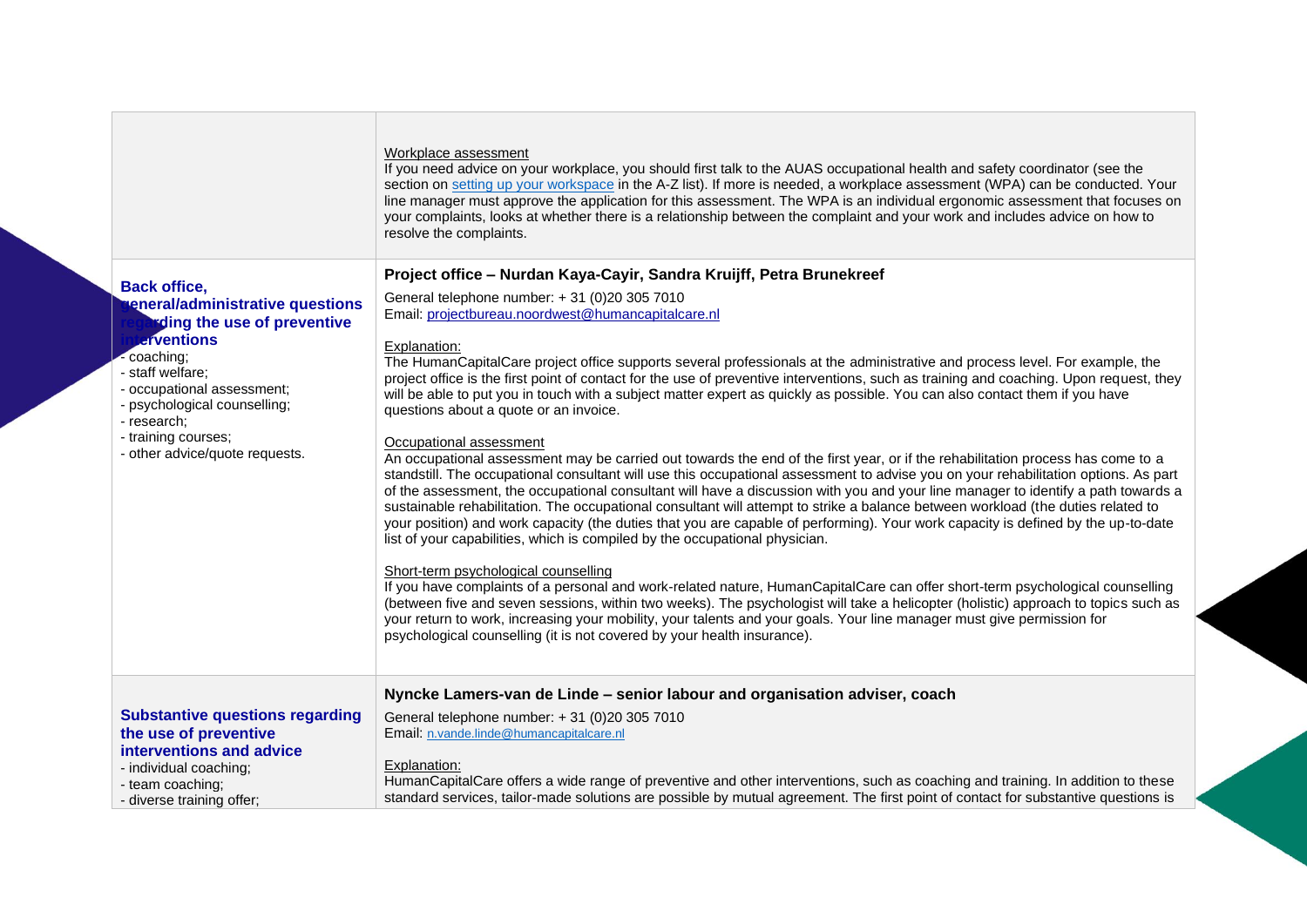| - training courses. | Nyncke Lamers-van de Linde. Nyncke is a senior labour and organisation adviser at HumanCapitalCare and is also a<br>NOBCO/EMCC coach and psychologist.                                                                                                                                                                                                                                                                                                                         |
|---------------------|--------------------------------------------------------------------------------------------------------------------------------------------------------------------------------------------------------------------------------------------------------------------------------------------------------------------------------------------------------------------------------------------------------------------------------------------------------------------------------|
|                     | There are many possibilities in the field of coaching and training. By mutual consent, existing training courses or tailor-made<br>training courses can be organised for a team, organisational unit or AUAS as a whole. For individual training, a minimum number<br>of participants is required. Approval of your line manager is required for each course. He or she will receive a quote before the<br>start. Below is a selection from HumanCapitalCare's existing offer. |

|                                                                                                                                                             | Coaching - a selection from the offer                                                                                                                                                                                                                                                                                                                                                                                                                                                                                                                                                                                                                                                                                                                                                                                                                                                                                                                                                                                                                                                                                                                                                                                                                                                                                                                                                                                                                                                                                                                                                                                                        |
|-------------------------------------------------------------------------------------------------------------------------------------------------------------|----------------------------------------------------------------------------------------------------------------------------------------------------------------------------------------------------------------------------------------------------------------------------------------------------------------------------------------------------------------------------------------------------------------------------------------------------------------------------------------------------------------------------------------------------------------------------------------------------------------------------------------------------------------------------------------------------------------------------------------------------------------------------------------------------------------------------------------------------------------------------------------------------------------------------------------------------------------------------------------------------------------------------------------------------------------------------------------------------------------------------------------------------------------------------------------------------------------------------------------------------------------------------------------------------------------------------------------------------------------------------------------------------------------------------------------------------------------------------------------------------------------------------------------------------------------------------------------------------------------------------------------------|
| <b>Distance coaching</b><br>- two conversations of 30 minutes each.                                                                                         | Right now, your work looks different from what you were used to. How do you deal with the changes and uncertainty due to the<br>coronavirus measures? How do you combine your work and private life? Where do you get your energy from? How do you stay in<br>touch with your colleagues and how do you keep your home situation positive? Distance coaching offers low-threshold,<br>telephone/online support in these turbulent and uncertain times. Together with the coach, you devise solutions and actions. You<br>can get started straight away! Topics you can discuss with a coach include: worries about the coronavirus, questions about the<br>future, working at home with children, dividing your attention, staying positive, relaxation and exercise, challenges at work,<br>motivation and concentration or social contact.                                                                                                                                                                                                                                                                                                                                                                                                                                                                                                                                                                                                                                                                                                                                                                                                 |
| <b>Individual coaching</b><br>- intake lasting 1.5 hours;<br>- between five and seven conversations<br>on average, each lasting between 1<br>and 1.5 hours. | Coaching is a professional way of facilitating learning processes in individuals. At HumanCapitalCare, the emphasis is on the<br>work context of the coachee. Coaching focuses on the awareness of functional and dysfunctional patterns in the way you think,<br>feel and act. Using the insights you gain from this, you will work in a goal-oriented way on the coaching question that you<br>formulate with your coach at the beginning of the process.<br>In coaching, ownership is key: you are responsible for the choices you make. This includes the choices that have led to the<br>complaints and problems you are experiencing It is precisely by working on the basis of factors that have the potential to influence<br>you that you may be able succeed in functioning in a more meaningful and result-oriented way. During the course of the<br>programme, you will acquire numerous insights (into yourself and others) that you then apply to your work and perhaps also to<br>your private life in between sessions. Your coach is a professional companion who will assist you in this journey of development<br>in various ways: directly, mildly, quickly and sometimes also by provoking or challenging you. You retain ownership of your<br>learning process at all times.<br>Examples of possible coaching questions<br>Why does my work demand more and more energy from me? How can I better convince others? What can help me focus better<br>on my work? How do I strike a proper balance between my work and private life? How do I make sure I do not overstep my own<br>limits without disappointing others? |
| <b>Career coaching</b>                                                                                                                                      | Would you like to gain more insights into your personal career development? The career adviser supports you in making your<br>development needs specific and advises you on how to achieve your goals. Depending on the situation, one session may be                                                                                                                                                                                                                                                                                                                                                                                                                                                                                                                                                                                                                                                                                                                                                                                                                                                                                                                                                                                                                                                                                                                                                                                                                                                                                                                                                                                        |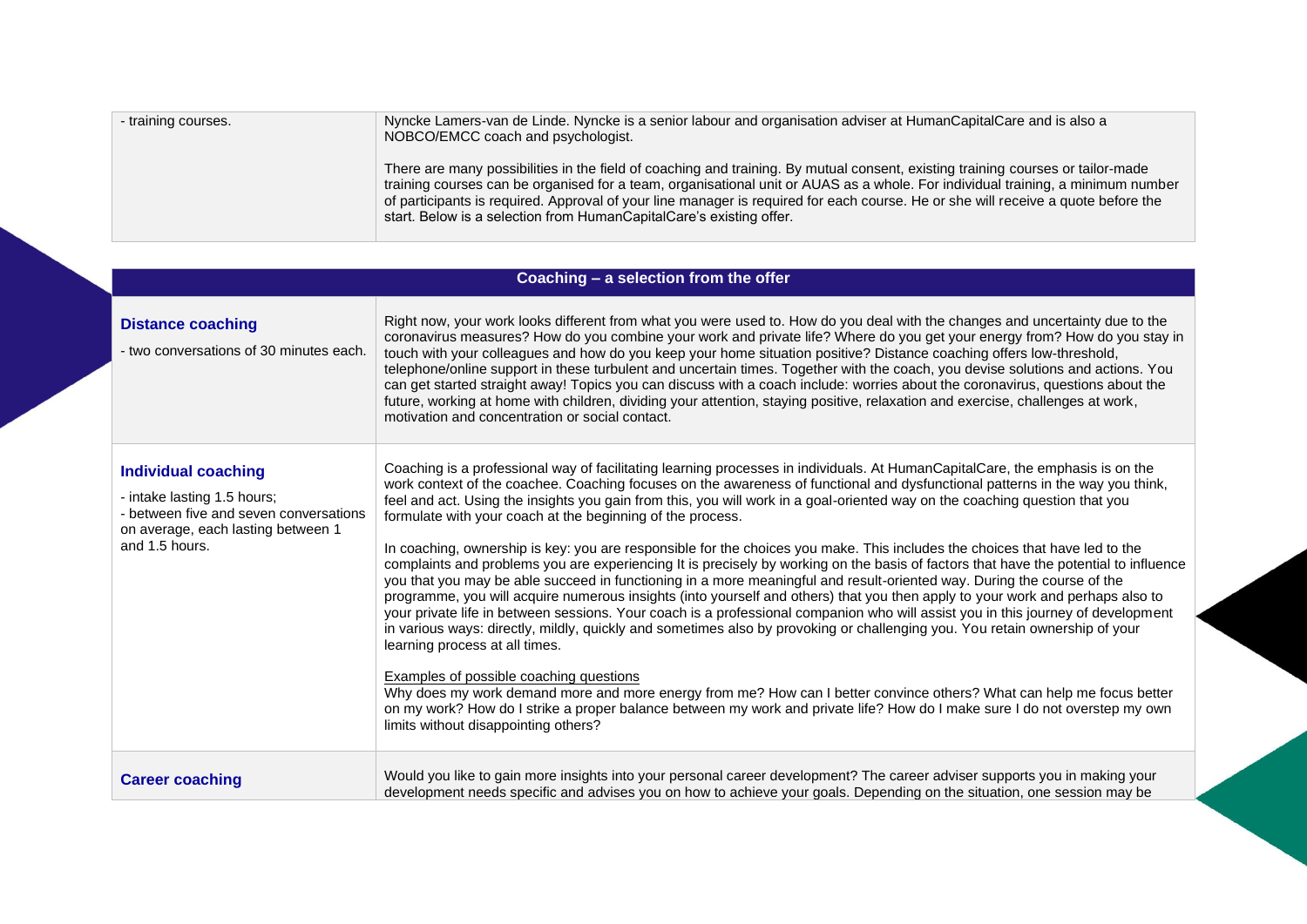| - one-off conversation lasting 1.5 hours;<br>- face to face or online (depending on<br>coronavirus measures).                            | enough to determine your next steps. However, the career consultation may also be the starting point of a possible course of<br>action.                                                                                                                                                                                                                                                                                                                                                                                                                                                                                                                                                                                                                                                                                                                                                                                                                                                                      |
|------------------------------------------------------------------------------------------------------------------------------------------|--------------------------------------------------------------------------------------------------------------------------------------------------------------------------------------------------------------------------------------------------------------------------------------------------------------------------------------------------------------------------------------------------------------------------------------------------------------------------------------------------------------------------------------------------------------------------------------------------------------------------------------------------------------------------------------------------------------------------------------------------------------------------------------------------------------------------------------------------------------------------------------------------------------------------------------------------------------------------------------------------------------|
| <b>Career coaching (course)</b><br>- 5 conversations:<br>- 10 weeks:<br>- face to face or online (depending on<br>coronavirus measures). | The content of the sessions will be determined by the career question. The focus may be on your perception of your current job,<br>the most important work qualities, how you are functioning in your current job or your wishes, ambitions and opportunities for your<br>future career. Through the targeted use of questionnaires, tests and assignments, you will gain insights into yourself and a<br>suitable answer to your career question. The results of the process are jointly recorded in a report. This report provides insights<br>into your competences, roles, motivation, knowledge and suitable career opportunities. You are encouraged and advised to<br>discuss the results and outcomes with your line manager and/or HR.<br>Examples of career questions: 'I want more insight into my qualities and how I can use them'; 'I'm ready for the next step in my<br>career, but where are the opportunities?'; 'What other positions would suit me and how can I develop myself further?' |

|                                                                                                            | Training courses - a selection from the offer (tailor-made programmes are possible)                                                                                                                                                                                                                                                                                                                                                                                                                                                                                                                                                                                                                                                                                                                                                                                                           |
|------------------------------------------------------------------------------------------------------------|-----------------------------------------------------------------------------------------------------------------------------------------------------------------------------------------------------------------------------------------------------------------------------------------------------------------------------------------------------------------------------------------------------------------------------------------------------------------------------------------------------------------------------------------------------------------------------------------------------------------------------------------------------------------------------------------------------------------------------------------------------------------------------------------------------------------------------------------------------------------------------------------------|
| <b>Grip on stress training</b><br>- one four-hour session.                                                 | Themes: the origins of work-related stress, recognising and acknowledging the different signs of work-related stress and how to<br>discuss them.                                                                                                                                                                                                                                                                                                                                                                                                                                                                                                                                                                                                                                                                                                                                              |
| <b>Regaining vitality after a burnout</b><br>training<br>- six two-hour sessions;<br>- duration: one year. | Do you want to return to work after a burnout? Have you just started working again? You may find that this is not easy, or you<br>may have been through a process of absence and/or rehabilitation. A new phase begins in which you have to go on without help.<br>In this group, you exchange views with those in the same situation and are supported by an occupational physician and a staff<br>welfare officer.<br>Each session lasts two hours. During the first hour, you have the opportunity to put questions to each other and to the two<br>trainers. In addition, we tell each other our successes. Whatever you focus on tends to grow. During the second hour, we deal<br>with a theme. These include: making choices, being honest with yourself, assertiveness, breathing, exercise, physical complaints.<br>Of course, the themes can be adapted to the wishes of the group. |
| <b>Energetic and resilient training</b><br>- one four-hour session and one three-<br>hour return session.  | In this training, you gain insights into your own balance between energy providers and energy consumers and how you can<br>improve this balance. How does your circle of influence relate to your circle of concern? On the basis of their own personal<br>energy plan, participants convert insights into specific actions. By increasing your insights and awareness, it will become easier to<br>discuss matters with your line manager or a colleague.                                                                                                                                                                                                                                                                                                                                                                                                                                    |